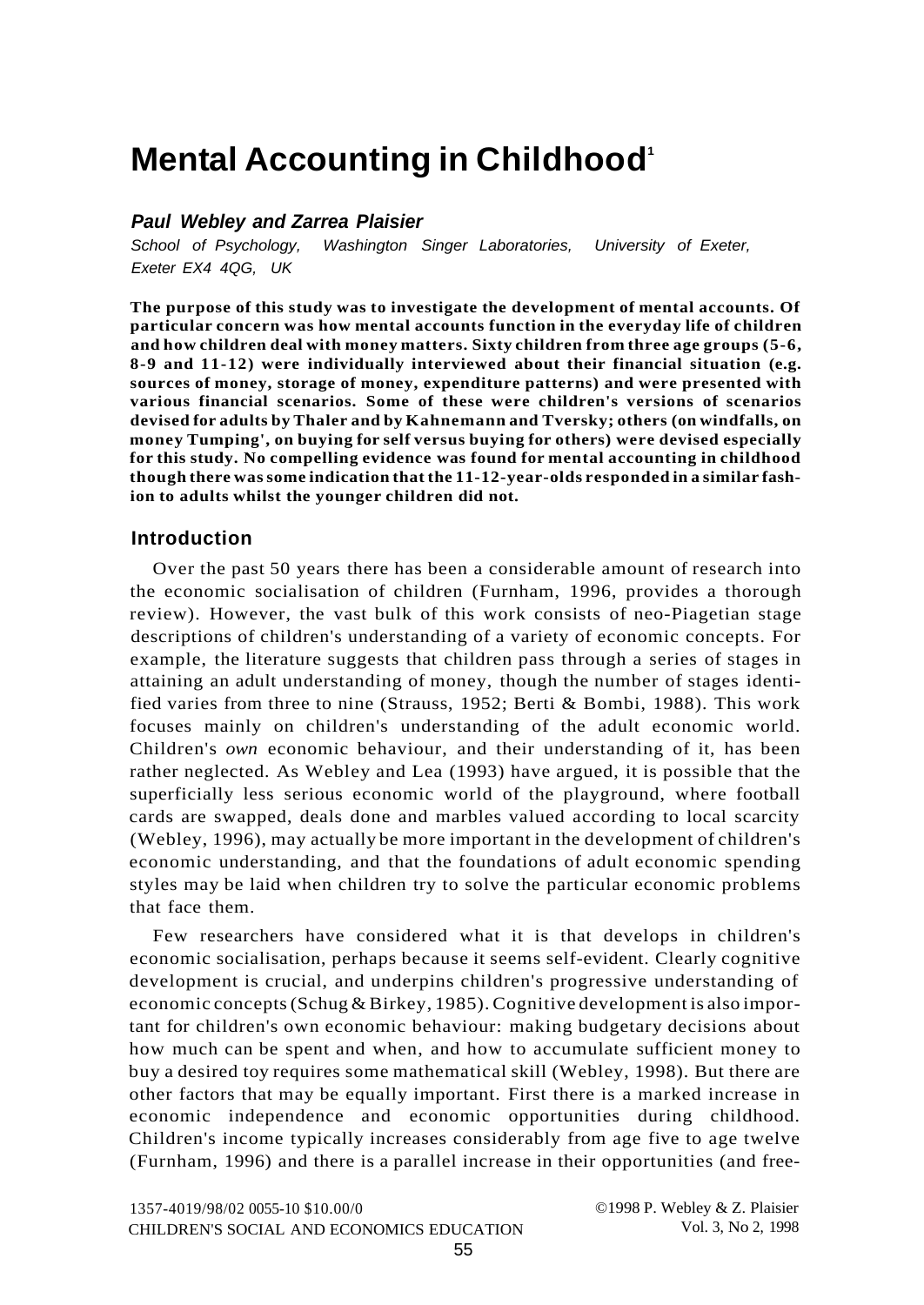dom) to spend. From thirteen onwards, their income can increase even more as they have the opportunity to participate (as part-time workers) in the adult economy. Active participation in the economy is very important in understanding it, and may account for the superiority over European children that African children show with regards to economic understanding (Jahoda, 1983). Second, children develop a range of self-control and money management strategies (Webley *et al.,* 1991; Sonuga-Barke & Webley, 1993). Young children typically do not realise that they need to protect themselves from themselves; older children recognise their weaknesses and use a variety of techniques to deal with them, such as going out with only a limited amount of money, using a route home from school that avoids a sweetshop and putting their money in places, such as traditional piggy banks, from where it is difficult to retrieve it. Third, and the focus of this paper, there *may* be the development of mental accounting systems.

The notion of mental accounting was introduced by Thaler (1980, 1985). He points out that all organisations with explicit accounting systems have a number of accounts and budgets, which enable executives to devolve spending decisions and monitor and control activities. This leads to inefficiencies as inevitably some departments spend money at the end of the year on rather marginal activities (as otherwise their budgets will be cut) and some are unable to make important purchases. Mental accounts function in the same way, and enable individuals to monitor and control their spending. In attempting to model aspects of saving, for example, Shefrin and Thaler (1988) have proposed that people have three mental accounts: a current income account, a current assets account and a future income account and that the marginal propensity to spend is very different across these three accounts. Extra money that is seen as in the current income account is much more likely to be spent than if it is perceived as being in the current assets account. Similarly, people are much less willing to buy a replacement theatre ticket (if they have just lost one) than they are to buy a ticket if they have lost an equivalent sum of money. The lost theatre ticket may be seen as a loss from a mental leisure account, which is then significantly depleted, whereas the lost money is from the mental general account, where the impact is far less.

The evidence that adults use mental accounts is now quite substantial (Thaler, 1993) though there is considerable debate over their configuration and functioning (Webley, 1995). For instance, based on a study of Japanese housewives, Kojima and Hama (1982) propose that there are nine 'psychological purses' whereas Winnet and Lewis (1995) feel that there is good evidence for the existence of three mental accounting schemes: capital/labour, asset/income and windfall/regular. For example, for most shareholders income from capital is classified as non-spendable (regardless of whether it is in the form of dividend income or capital gains), whereas income from labour is seen as spendable. Regardless of arguments over the differences in form mental accounts may take however, the existence of some kind of adult mental accounts suggests that it would be worthwhile to explore the development of mental accounting in childhood, which is what this paper sets out to do. Mental accounting implies that income and assets should be categorised in some way and that this categorisation should affect spending. It also suggests that similar patterns to those found in adults may also be found in children. Consequently, in this study we explore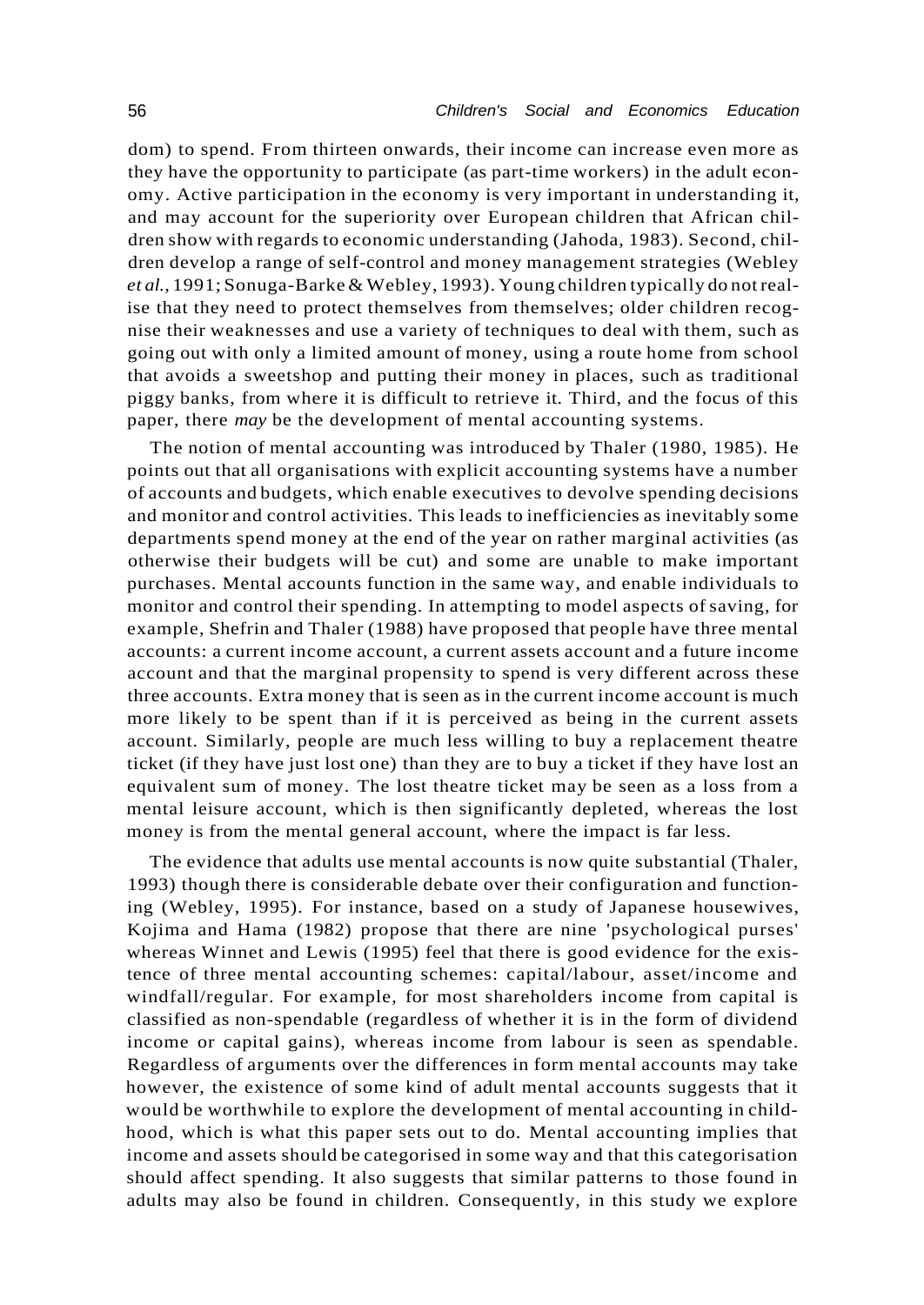whether children have mental accounts by looking at how they spend different sources of money and how they think about financial decisions.

## **Method**

## **Sample**

The sample consisted of 60 children, 20 from each of three age groups (5-6, 8-9, 11-12). There were an equal number of boys and girls in each group. The children came from two schools in Exeter with catchment areas which covered both privately owned and council houses, thus the socioeconomic background of the participants was varied. The children were randomly selected from each teaching group by the researchers.

# **The interviews**

Each child was interviewed individually. The interviews were semi-structured and consisted of two parts (1) questions about the child's current financial situation and (2) scenarios involving hypothetical financial situations. The first section covered sources of money (pocket money, holiday money, birthday, work), where the child's money is kept (e.g. money box, bank account) and how it is spent. Thus each child was asked about how much pocket, holiday and work money they got, what they spent it on and what proportion of each they saved. In the second section, the child was presented with a set of seven scenarios. Each scenario came in two versions (A and B). Half of the children in each age group were presented with the first set of scenarios (all the *'*A*'* versions) and half with set 2 (all the 'B' versions). In each set the scenarios were presented in the same order (described below). The scenarios covered (1) gift-giving versus own expenditure, (2) a little extra money regularly versus a lump sum, (3) income lumping (pocket money every two weeks versus pocket money every month), (4) lump sum now versus lump sum in two weeks time, (v) foreign versus English money, (vi) extra expenditure required to use either a ticket bought with own money or a ticket given as a present, (vii) losing a ticket versus losing an equivalent sum of money. Three scenarios are described in full here to give a flavour of the approach used: details of all scenarios can be obtained from the authors. Scenario 3 went as follows:

Imagine that your mother has a new idea. She wants to give you your pocket money every [two] OR [four] weeks instead of every week. So every [two\four] weeks you get [twice \ four times] as much money as you used to get every week.

The child was then asked 'What would you do with the money? Is it different from getting money every week? How?'

Scenario 6, which is a child's version of Thaler's (1993) 'basketball game in the snow' example went as follows:

Imagine that [you have bought a ticket for the circus with your own money] or [your mother gave you a ticket for the circus]. A family friend will take you to the circus by car. On the evening of the circus the car breaks down The only way to go is by bus which takes one week's pocket money.'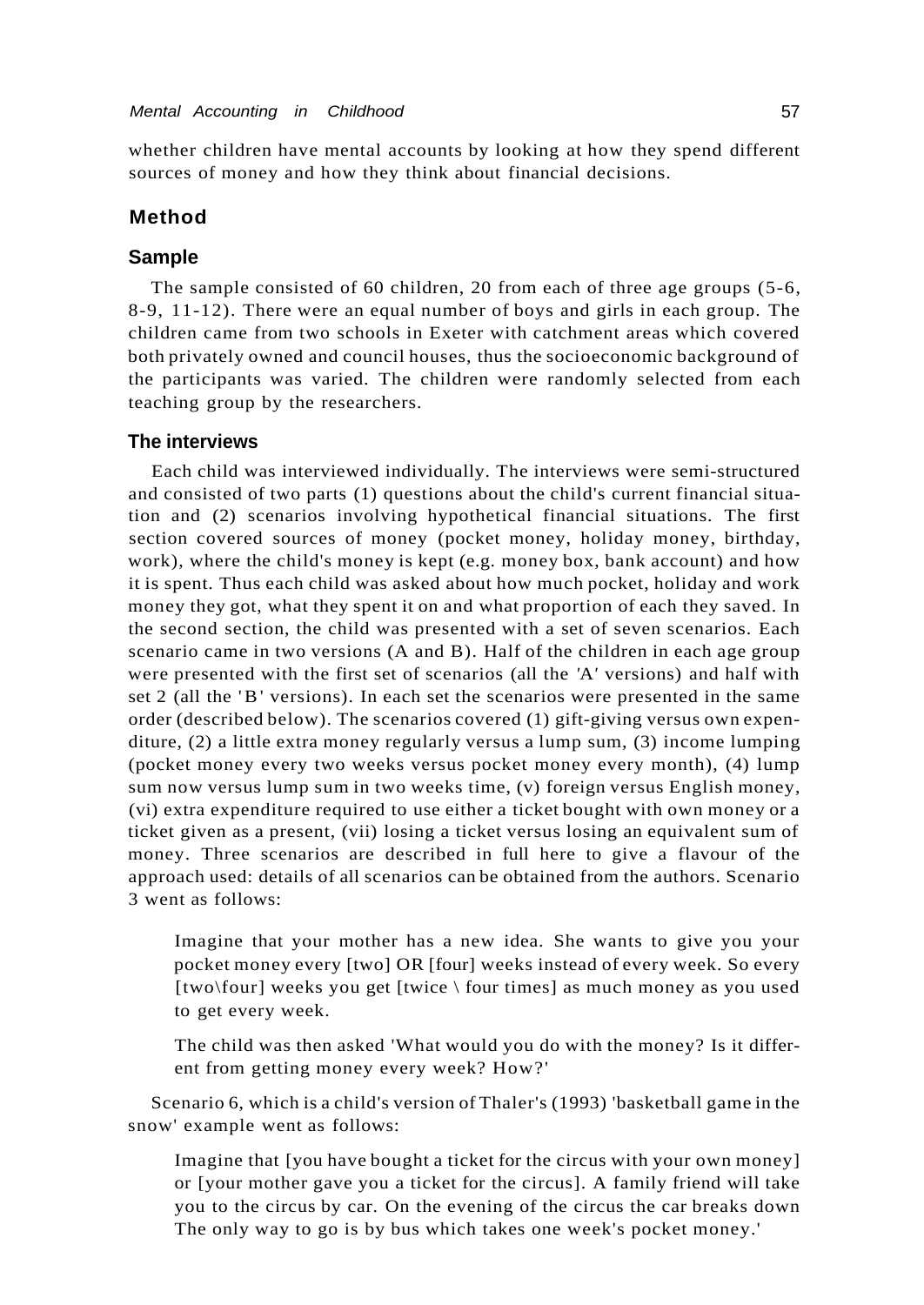The child was then asked 'Would you spend this money to go to the circus?' and 'Why (not)?'

The final scenario (which was essentially a child's versions of the lost-theatreticket problem described by Tversky and Kahneman, 1981) ran as follows:

Imagine that you are at the fairground with your parents. Your mother gives you a 50p coin and your father gives you a one pound coin. You put this money in your pocket. After walking around for a while you decide to use the 50p coin to buy a ticket for the merry-go-round.

[But when you want to go on the merry-go-round you discover that you have lost your ticket] or [But then you discover that you have lost the 50p coin].

The child was then asked 'Would you use the one pound coin to buy a [new] ticket. Why (not)?'

# **Results**

## **Sources of money and spending**

From the children's answers to questions in the first half of the interview it is clear that pocket money, holiday money and birthday money are perceived and used differently (only 40% of children received money for doing work — household chores — and so money from work is not considered further). Overall three-quarters of the children received pocket money, with over 90% of children in the two older age groups but only 45% of the youngest age receiving it. For those children who did receive pocket money, the 11-12-year-olds got an average of  $\text{\pounds}2.50$  per week, the 8-9-year-olds an average of  $\text{\pounds}1.17$  and the 5-6-year-olds an average of 56 pence. Around two-thirds of the children received holiday money, with nearly all of the older children being given this but only around half of the youngest children. Overall 90% of children got some money for their birthday, this often being quite a substantial sum.

The pattern of expenditure of this money was different depending on its source. Put simply, quite a lot of pocket money is saved (see Table 1) albeit in some cases for short periods of time. By way of contrast, holiday money is seen as spending money and is used for entertainment, souvenirs and presents. Birthday money was used to buy clothes, shoes and toys and the left-over money saved. There was a significant overall difference between the proportions of pocket, holiday and birthday money that was spent (Friedman  $Q = 7.9$ ,  $df = 2$ ,  $p < 0.05$ ) with a greater proportion of pocket money being saved compared to birthday money and holiday money. The different patterns of expenditure for each source of money are well illustrated by the following comments by the children.

#### Pocket money

'I get  $\pounds$  2 every week ... I pay for guides (75p) and to go to club (45p) ... I save the rest of the money (for) Christmas and special occasions so that I can buy like the presents.' (Amy, 11)

'Fifty p I spend on sweets and £1 1 save ' [Int. 'Do you save £1 every week?'] 'Yes.' (Diane, 11)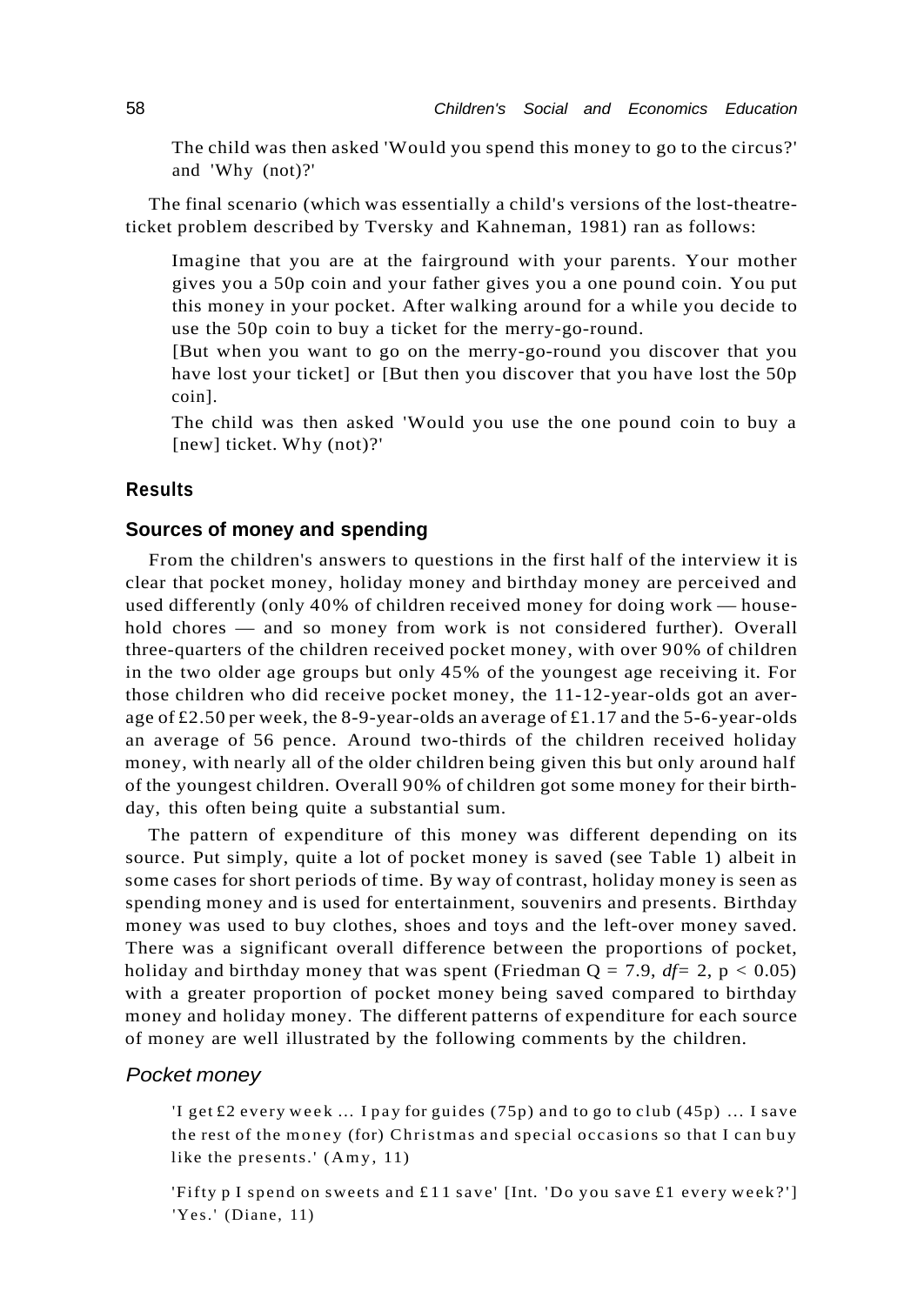#### Mental Accounting in Childhood 59 and 59 and 59 and 59 and 59 and 59 and 59 and 59 and 59 and 59 and 59 and 59

| Pocket money          |                  |                      |                             |                                   |  |  |
|-----------------------|------------------|----------------------|-----------------------------|-----------------------------------|--|--|
| Age                   | $\boldsymbol{N}$ | Save most or all     | Save half and<br>spend half | <b>Spend most or</b><br>spend all |  |  |
| $5 - 6$               | 9                | 3                    | 2                           | 4                                 |  |  |
| $8-9$                 | 17               | 4                    | 8                           | 5                                 |  |  |
| $111 - 12$            | 18               | 9                    | $\overline{c}$              | $\overline{7}$                    |  |  |
| Total                 | 44               | 16                   | 12                          | 16                                |  |  |
|                       |                  | <b>Holiday</b> money |                             |                                   |  |  |
| $5 - 6$               | 9                | 2                    | $\theta$                    | 7                                 |  |  |
| $8-9$                 | 15               |                      | $\overline{2}$              | 12                                |  |  |
| $11 - 12$             | 17               | $\Omega$             | 1                           | 16                                |  |  |
| Total                 | 41               | 3                    | 3                           | 35                                |  |  |
| <b>Birthday</b> money |                  |                      |                             |                                   |  |  |
| $5 - 6$               | 14               | 4                    | $\overline{2}$              | 8                                 |  |  |
| $8-9$                 | 14               | 4                    | $\overline{c}$              | 8                                 |  |  |
| $11 - 12$             | 17               | 2                    |                             | 14                                |  |  |
| Total                 | 45               | 10                   | 5                           | 30                                |  |  |

**Table 1** The relationship between children's spending and the source of money

*Note:* The cell entries show the number of children giving answers of each type.

'I save up to buy things like my riding hat, because I look forward to getting it' [Int. 'Do you save all of your pocket money?'] 'No, not all of it, about £4 and I keep £1 back for myself.' (Amanda, 11)

'I get  $\pounds$  1 a week ... I save it up and I might buy something with it when I am older, buy myself a big present' [Int. 'Do you save all of your pocket money?'] 'Yes.' (Mike, 8)

'I get 60p every week ... I keep some of it and I spend some of it' [Int. 'How much do you usually keep each week?'] 'Thirty pence, usually and I spend 30 pence.' (Nick, 6)

# Holiday money

'My mum gave me £30. On holiday I keep this in my bedroom. If I wanted to buy something I went to the shops and bought all sorts of things. When I came home I had lp left over.' (Mark, 9)

'I bought presents for my friends and I bought presents for myself and presents for my nans and uncles and aunties and I bought some sweets for myself [Int. 'How much did you have leftover?] '£5' (out of £40). (Melanie, 9)

'I would buy ice creams and cookies and go in the arcades.' (John, 8)

'I bought a T-shirt and some presents to take back.' (Clarissa, 11)

'We used to go on the fair and buy sweets and drinks.' (Chris, 11)

# Birthday money

'My nan gave me £30 and my other nan gave me £20. I bought some games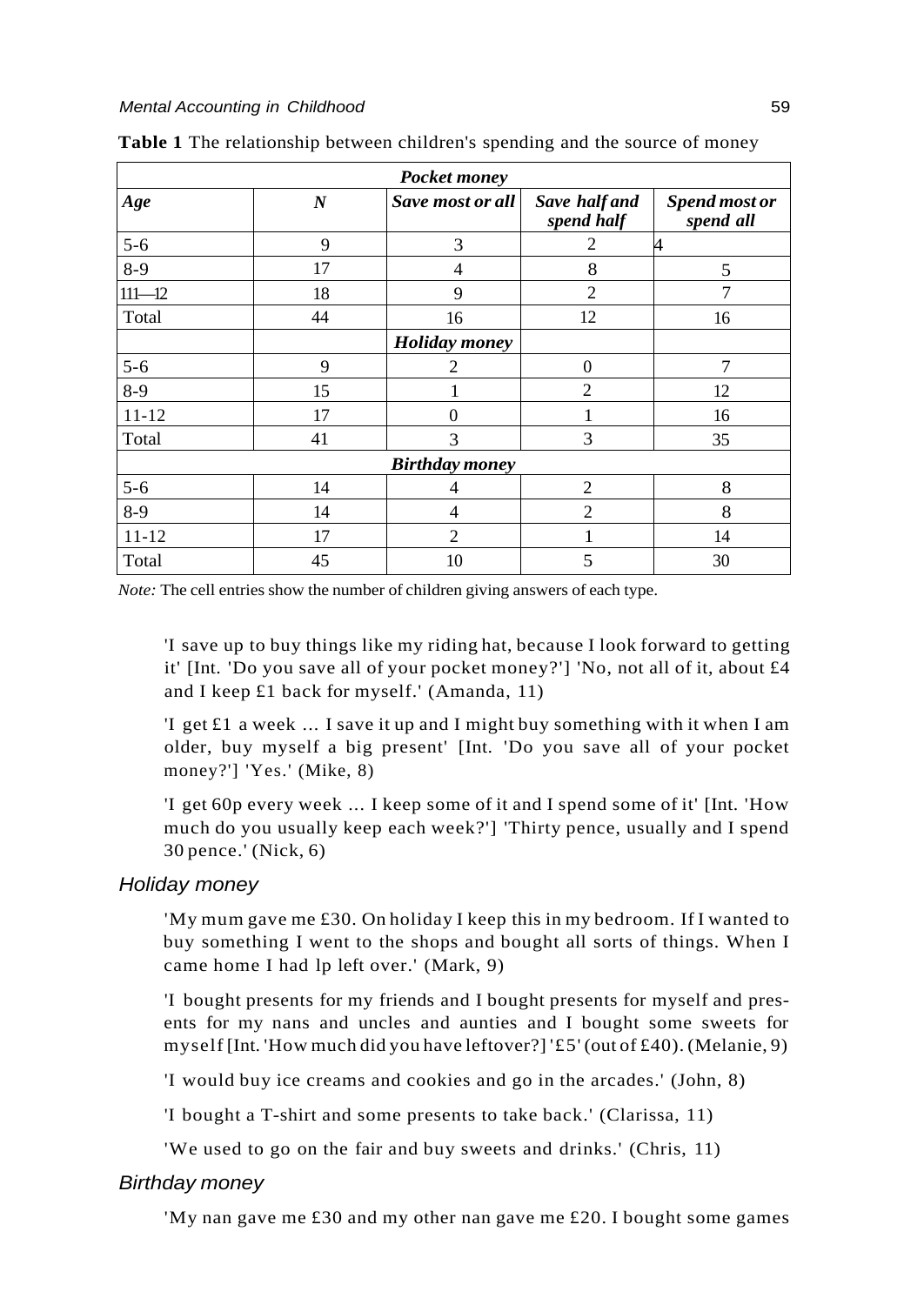and some books and gave my sister some of the money. I had  $£5$  left over and have put it into my bank account.' (Melanie, 9)

'I spent it on books.' (Lisa, 6)

'I got £10 from my gran, £10 from my auntie, £10 from my other gran and £10 from my mum. I bought an Umbro T-shirt, some gloves and a new pair of shoes. I had £10 left over and I saved it.' (Liam, 9)

'I will probably buy a couple of CDs and I want to get a ring.' (Cindy, 11)

'I spent it on a game for my Gameboy and I spent it on a pair of trousers.' (William, 12)

## **Scenarios**

#### Scenario 1: Gift-giving versus own expenditure

Both versions of this scenario dealt with the way children solve a particular practical problem in everyday life. In each version the child had to deal with the same problem (how to get enough money to buy something), the difference being that in the one case this was for something they wanted (money from the mental 'current account') and in the other for a birthday present for a friend (money perhaps from a 'gift-giving mental account'). Unfortunately, it proved impossible to categorise the wide range of solutions suggested and it is clear that the kinds of answers given were heavily dependent on the kind of similar experiences the child has had. Thus Claire (8) says,

'I would ask my mum if she could lend me it and then I would pay her back when I get my own pocket money. She would give me the money if I would be good for her ... by taking the dog for a walk, feeding the cat, taking my little sister out

whilst Lisa (6) is less sanguine 'I would ask my mum. I do not think she will give me the money because she wants to buy something for herself. Philip (9) speaks from bitter experience T would ask my mummy for the £1. I would have to pay her back later. She would just take it out of my Halifax without me knowing it' whilst Donna (6) is realistic,

I would go to my bank account and get some money to buy the toy. I have to ask my parents permission, sometimes they say yes and sometimes they say no. When it is very cheap they say yes. And when it is really expensive they say no.

#### Scenario 2: A little extra money regularly versus a lump sum

According to Shefrin and Thaler (1988), a windfall that comes in the form of a little extra money is most likely to be coded as regular income. In contrast a windfall that comes as a lump sum should be placed in the current assets mental account, which implies that the marginal propensity to spend is greatest for the current accounts and less for current assets. So we predicted that the lump sum would be more likely to be saved than the extra money regularly. There was, however, no significant difference in the way the money was spent in the two conditions.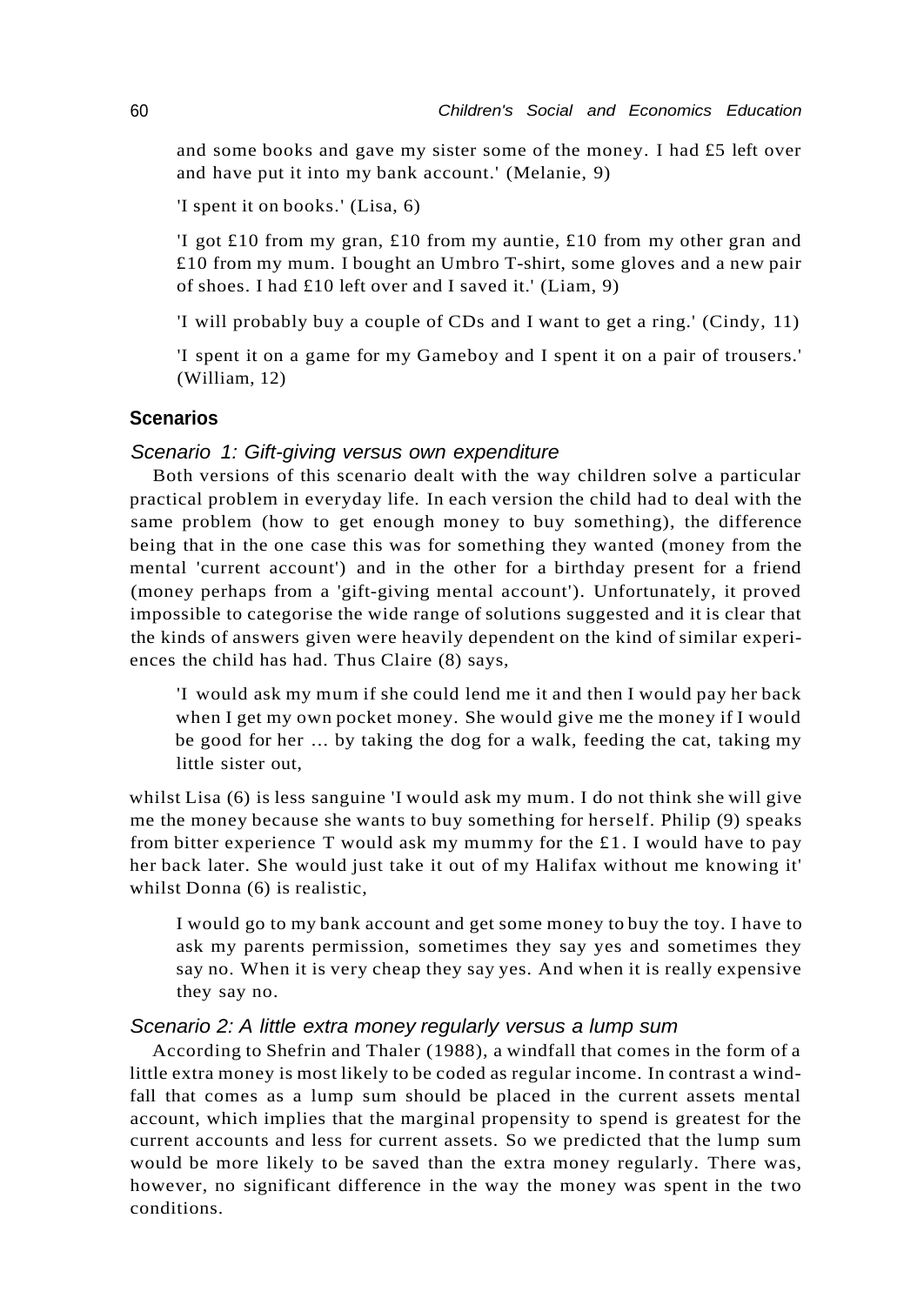# Scenario 3: Income lumping (pocket money every two weeks versus pocket money every month)

This scenario did not work well with the younger children, who found it hard to understand the idea of receiving more money at less frequent intervals and thus shed little light on mental accounting. The older children recognised that getting money every month would be different from getting it every two weeks. They acknowledged that more self-control might be required 'you have to make your money last the whole month, not just a week, and it is a bit difficult to do that' (William, 11) but also felt that there could be benefits in receiving larger sums 'because you will be getting more money you can get more things with it' (James, 11).

#### Scenario 4: Lump sum now versus lump sum in two weeks' time

According to Shefrin and Thaler (1988), a windfall that comes in the form of a lump sum will be put in the current assets account, whereas a windfall that is payable in the future should be put in the future income account. People are more likely to save money that is in the future income account. In order to examine the effects of age and when money was given on expenditure a two-way analysis of variance was carried out, with proportion of saving (with scores between 1 and 4) as the dependent variable and age and when money was given (now, in two weeks' time) as the independent variables. Note that though the data are actually ranked categories (spend it all, spend some and save some etc.), analysis of variance is very robust with non-interval level data (Gabrielsson & Seeger, 1971; Greer & Dunlap, 1997). The analysis showed a significant effect of when the money was given  $(F = 6.30, df = 1.42, p < 0.05)$  but no effect of age nor a significant interaction. Surprisingly children turned out to be more likely to spend money that they will receive in the future — money received now is more likely to be saved.

## Scenario 5: Foreign versus English money

Foreign money was perceived quite differently from English money and had a clear emotional value. Twenty-five out of thirty children said that they would keep or save the foreign money — by contrast only eight of thirty children said they would save or keep the English money  $(x^2 = 19.5, p < 0.001)$ . Only one child (Mike, 8) said that he would exchange the foreign money for English money: 'I don't go to foreign countries and if I can't use them in Exeter I'll exchange it'.

# Scenario 6: Extra expenditure required to use either a ticket bought with own money or a ticket given as a present

This scenario is concerned with the psychology of sunk costs. In the original example given by Thaler (1993), it is clear that adults are more willing to incur extra costs to do something if they have paid an amount already (the sunk costs) than if they have not. Rationally, of course, it should make no difference: the only question is whether going to the event is more valuable than the extra expenditure required. Children turn out to be more rational than adults and most regarded whether the ticket was bought or given as irrelevant and simply focused on the attractions of the circus (or the extra costs necessary). There were no significant differences in the reactions to the two versions of the scenario. Patrick (11) simply said 'You can get like candy floss and popcorn and stuff like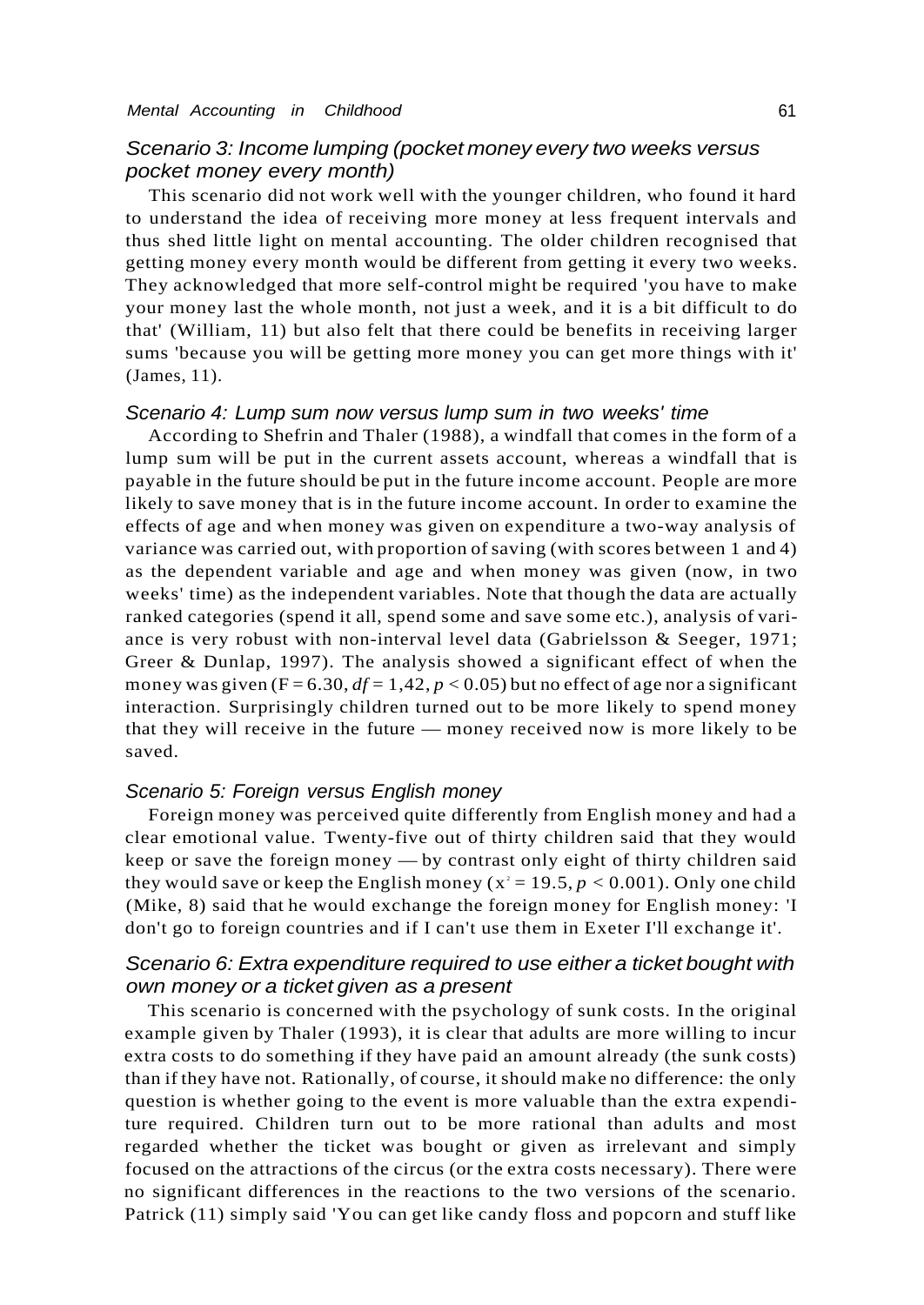that. And I like it, so I would spend the money', a view echoed by the majority, including Alex (6): 'I like circuses and it is fun watching'. The minority view is expressed by Anne (11): 'I'd rather save it if I can't go to the circus. If I spent my money on the bus fare I wouldn't be able to buy popcorn'.

## Scenario 7: Losing a ticket versus losing an equivalent sum of money

This scenario focuses on the difference in behaviour if money is seen as coming from the general mental account versus a leisure mental account. Adults are less willing to buy a ticket after having lost a ticket than when having lost an equivalent sum of money. The same turns out to be true of children, as Table 2 shows (overall  $x^2 = 6.44$ ,  $df = 1$ ,  $p < 0.05$ ). But the table also makes it clear that these result is primarily dependent on the answers of the older children. The hypothesis is confirmed for 11-12-year-olds (8 out of 10 will not buy a replacement ticket  $-$  Fisher exact test results,  $p < 0.05$  but not for either of the other two age groups analysed separately. The common theme running through the comments of the 11-12-year-olds is the idea that buying a replacement ticket would be a waste of money: as Stephen (11) puts it, 'it is just a waste of money because I have already bought one but have lost it', a view echoed by James, T wouldn't bother really to buy another ticket ... because it would be a waste of money'. Younger children are much more straightforward: 'Yes, I would use the £1 coin to buy another ticket because I wanted to go on it' (Linda, 5) and 'I would use the £1 coin to buy another ticket because I wanted to go in' (Thomas, 5).

|           | Lost ticket       |              | <b>Lost money</b> |              |
|-----------|-------------------|--------------|-------------------|--------------|
|           | <b>Buy ticket</b> | Wouldn't buy | <b>Buy</b> ticket | Wouldn't buy |
| $5 - 6$   |                   |              |                   |              |
| $8-9$     |                   |              |                   |              |
| $11 - 12$ |                   |              |                   |              |
| Total     |                   |              | 25                |              |

**Table 2** The relationship between age and reactions to the lost ticket\lost money scenario

*Note:* Wouldn't buy includes 'it depends' responses.

# **Discussion**

The results of this study do not, in general, provide strong evidence for the use of mental accounting in childhood. This is partly due to weaknesses in the interview used (e.g. the poorly understood scenario on income lumping) but may also reflect the fact that mental accounting is not that important in middle childhood. It is possible that mental accounting is more important in adolescence, when children have more money, from more sources and spend it on a greater variety of goods and services.

Whilst it is clear that pocket money, holiday money and birthday money are spent differently and that this is consistent with the idea of mental accounting, it is easy to think of alternative explanations for these differences. For example, it maybe that holiday money is explicitly or implicitly labelled spending money by parents or that the expenditure of birthday money has to be accounted for (through the writing of thank-you letters) and so there is a concentration on buying larger items. More simply it could be a consequence of when the interviews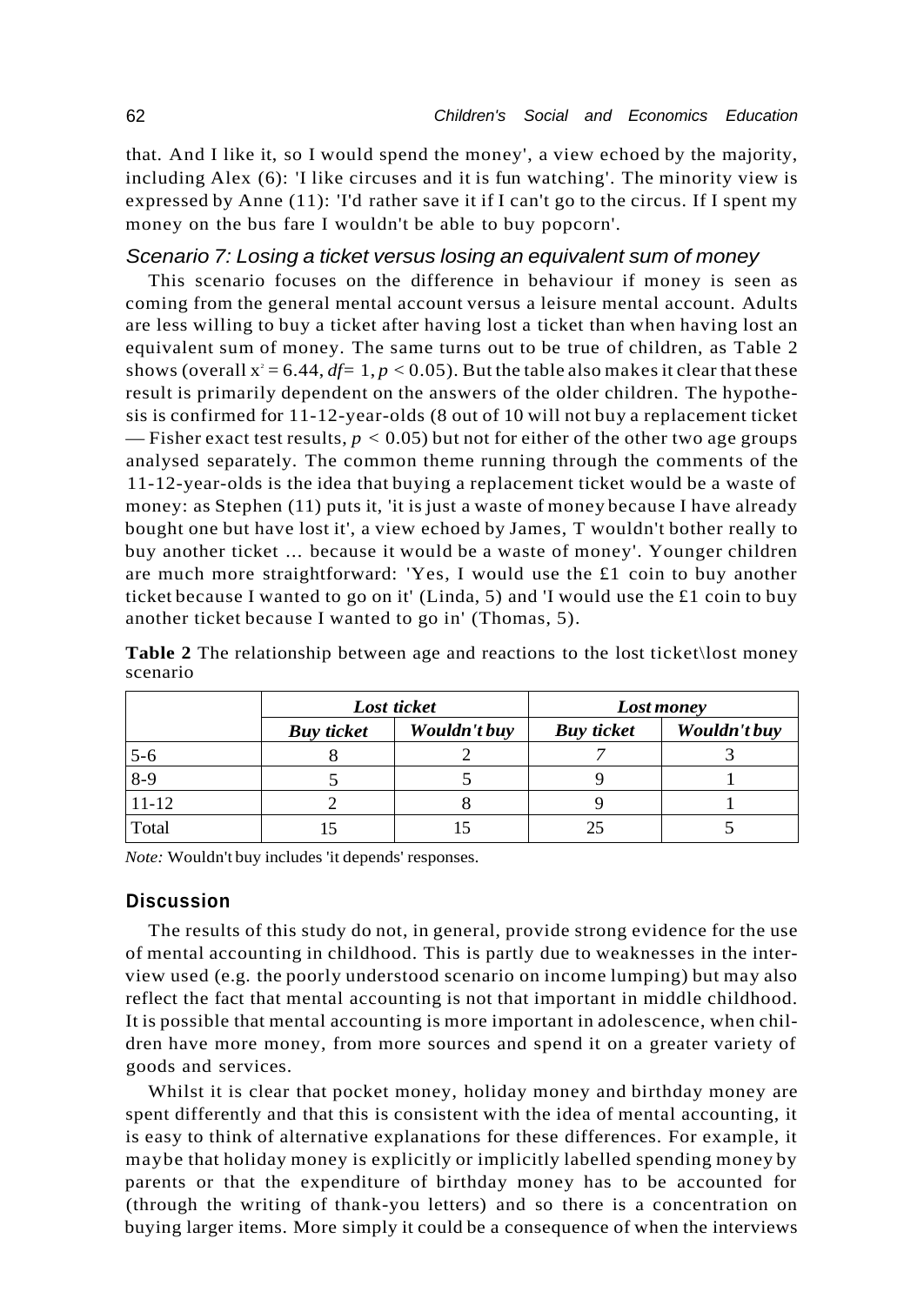were carried out (in the autumn term) as that is the time of year that children are more likely to be saving their pocket money to buy Christmas presents. It is also the case that the accounting periods are different: half of a child's pocket money may be saved for two weeks and then the accumulated savings all spent in the third (which using our definitions would be categorised as 'saving half), whereas we asked what proportion of children's holiday money was spent during the holiday (which might itself have lasted three weeks). More detailed questioning at different times of the year about how children think about money from these different sources and when exactly money is spent would be needed to explore these options.

A windfall that is payable in the future is more likely to be spent than one received now. This is superficially a puzzle. One possibility is that children simply do not have a 'future income account': given that they have much shorter time horizons, this seems very plausible. In this case, money that is described as arriving in a future that is perceived as a long time hence is seen as a windfall and perhaps not taken so seriously and is simply spent. Money that is described as arriving now, on the other hand, is actual money and deserves to be taken more seriously — it is not unreasonable then that some of this would be saved.

The best evidence for mental accounting is found in the final scenario, which reveals the kind of developmental trend that was anticipated. However, whilst the evidence is clear it is not obvious why 11-12-year-olds should respond like adults in the lost ticket situation One possibility, and the most likely one, is that general processes of cognitive development enable the older children to think in a more sophisticated way about financial matters. The problem with this explanation is that mental accounting (dividing money up into different categories and then spending it differently as a result) does not seem particularly sophisticated. Indeed, thinking of money as psychologically linked to its source (hypothecation) is a more concrete approach, whilst thinking of money in theoretical terms, as a generalised medium of exchange, is more abstract. An alternative possibility is that during middle childhood children get more exposure to the way the formal economic world is organised, that they encounter bank accounts with different characteristics (such as current accounts and savings accounts) and that this reinforces the tendency to think about money in different ways.

We cannot pretend that this research has done much more than scratch the surface and it poses a lot more questions than it answers. We need to know how children learn to categorise income and assets, whether there are standard ways of doing this (as the economic models of Shefrin & Thaler, 1988 assume) or whether there is a lot of idiosyncrasy (as might be expected from the work of Kojima & Hama, 1982). And perhaps more importantly, we need to know whether mental accounts are used as deliberate self-control strategies to limit a tendency to spend inappropriately. And the answers to these questions have serious implications for children's education in economics, which, at least in middle childhood, needs to be firmly grounded in children's own experience of the economic world.

## **Correspondence**

Any correspondence should be directed to Dr Paul Webley, School of Psychology, Washington Singer Laboratories, University of Exeter, Exeter EX4 4QG ([p.webley@exeter.ac.uk\)](mailto:p.webley@exeter.ac.uk).